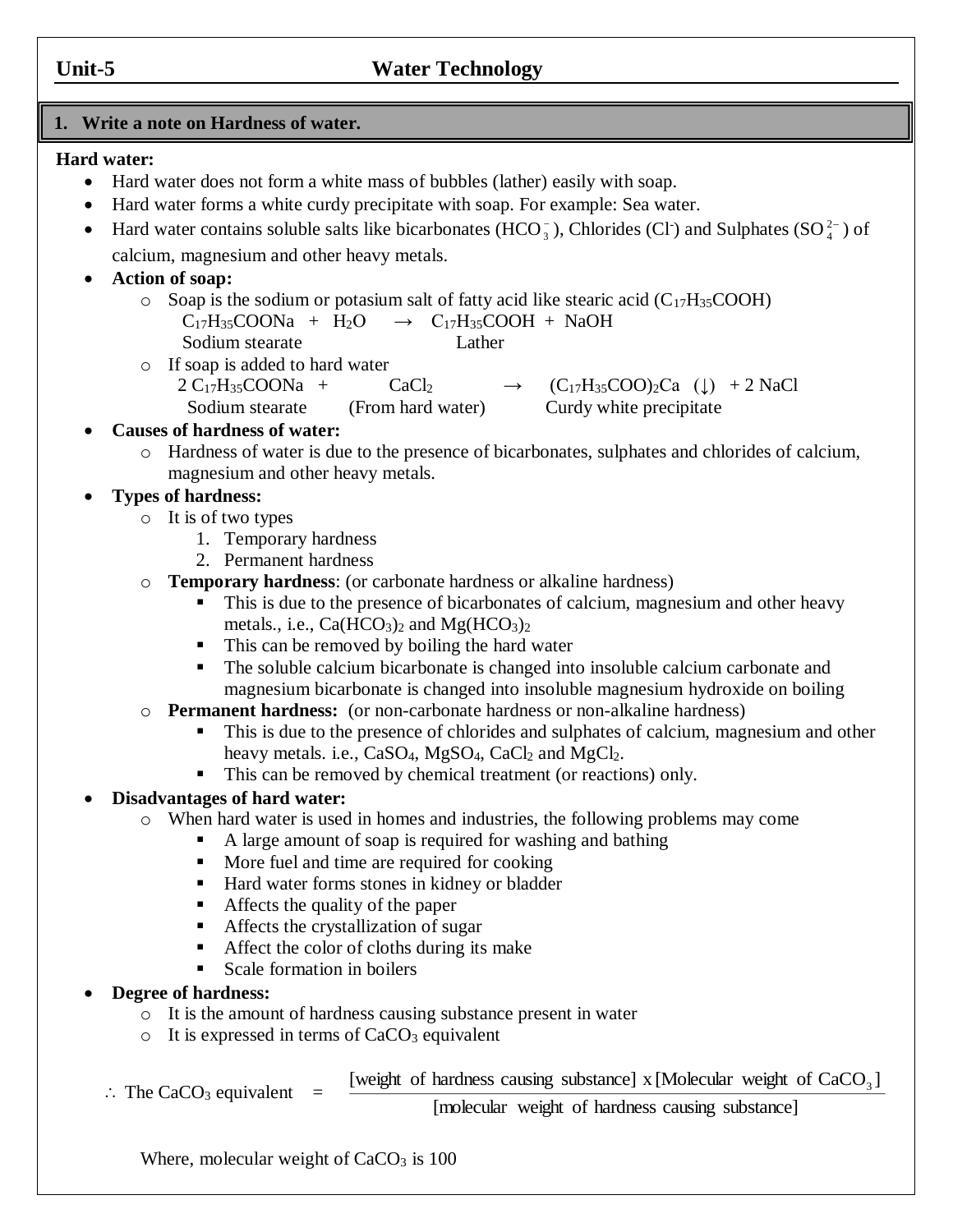# **Units of Hardness:**

- 1. **Parts per million (ppm):**
	- $\blacksquare$  1 ppm = 1 part of CaCO<sub>3</sub> equivalent hardness present in 10<sup>6</sup> parts of water
- 2. **Milligrams per liter (mg/L):**
	- $\blacksquare$  1 mg/L = 1 mg of CaCO<sub>3</sub> equivalent hardness present in 1L of water

\*\*\* 1 ppm = 1 mg/L

- 3. **Clarke's degree of hardness (<sup>0</sup> Cl):**
	- $1^0$ Cl = 1 part of CaCO<sub>3</sub> equivalent hardness present in 70,000 parts of water

# 4. **French degree of hardness (<sup>0</sup> Fr):**

 $1^0$  Fr = 1 part of CaCO<sub>3</sub> equivalent hardness present in 10<sup>5</sup> parts of water

 **\*\*\*** Relation among different units of hardness is

1 ppm = 1 mg/L =  $0.1^0$  Fr =  $0.07^0$  Cl

**2. Determine the Hardness of water by EDTA method.**

# **Estimation of hardness of water by EDTA method:**

# **Theory:**

- The best method to determine water hardness is to conduct complexometric titration using a standard solution of disodium salt of Ethylene Diamine Tetra Aceticic acid (Na<sub>2</sub>EDTA).
- Na<sub>2</sub>EDTA, A weak acid forms a soluble complex with  $Ca^{2+}$  and  $Mg^{2+}$  ions in 1:1 molar ratio. Therefore,

# **Amount of EDTA consumed = Amount of Ca & Mg salts present in the hard water.**



- The optimum pH for this experiment is 10.0 and is adjusted by using ammonia buffer solution.
- Eriochrome Black T is used as an indicator.
- When a small amount of the indicator solution is added to a hard water sample, the indicator reacts with  $Ca^{2+}$  and  $Mg^{2+}$  ions and produce wine red color.

 $+$  EBT  $\rightarrow$  [M-EBT] complex Metal ions Unstable & wine red (Blue)

As EDTA is added, all free  $Ca^{2+}$  and  $Mg^{2+}$  ions present in hard water sample are first complexed, as it forms stable complex.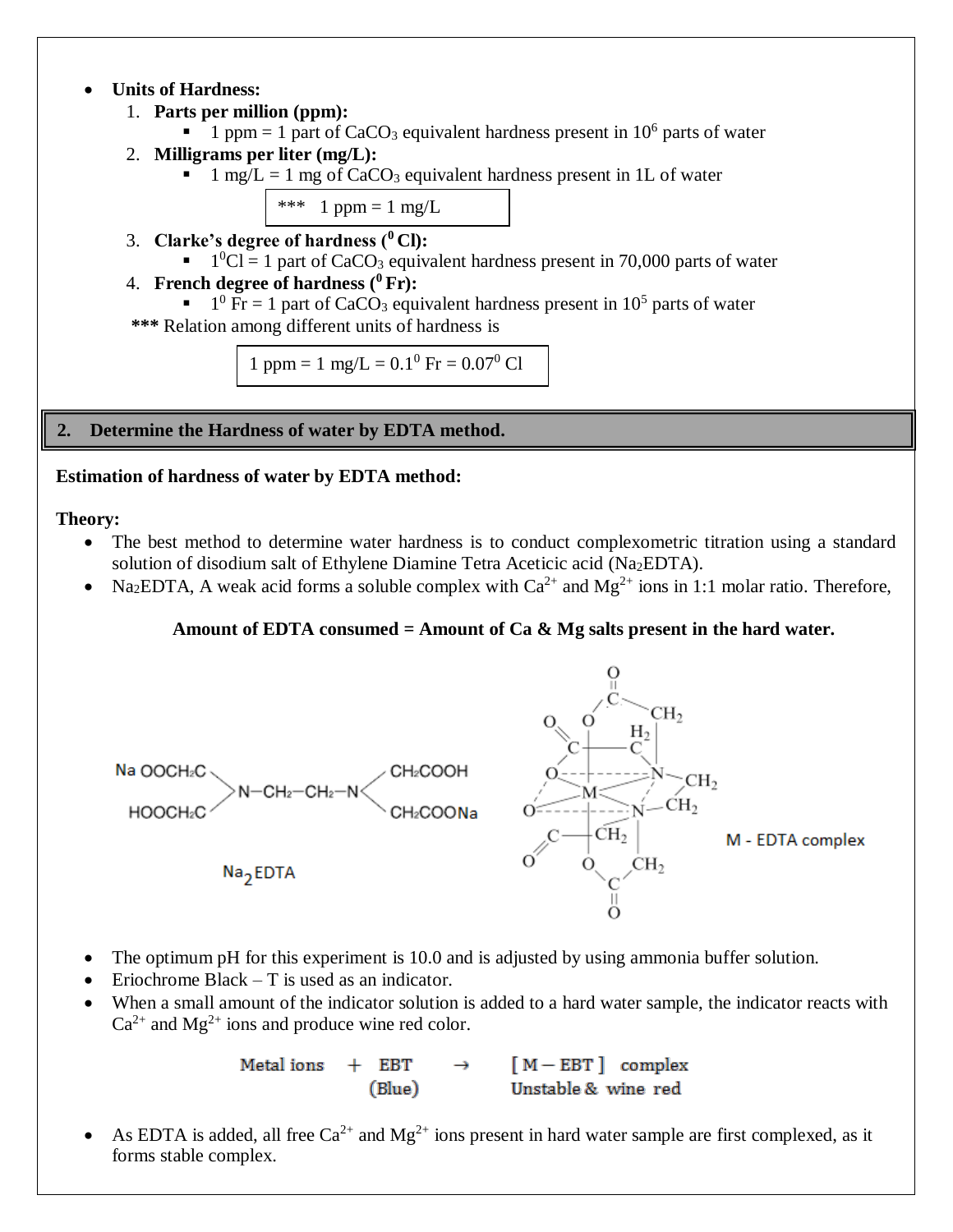# Metal ions  $+$  EDTA  $\rightarrow$  [M-EDTA] complex

- Stable & colorless
- If an extra drop of EDTA is added, after all the free  $Ca^{2+}$  and  $Mg^{2+}$  ions have been complexed, EDTA takes up  $Ca^{2+}$  and  $Mg^{2+}$  ions from the weak M-EBT complex to form stable M-EDTA complex, simultaneously liberating indicator in the free form.

 $[M - EBT]$  + EDTA  $\rightarrow$   $[M - EDTA]$  + EBT Wine red Blue

The color change from wine red to blue indicates the end point of the titration.

# **Estimation of hardness of water by EDTA method:**

**Reagents:**

- 1. Standard disodium salt of ethylene diamine tetra acetic acid (Na2EDTA) solution (0.01 M)
- 2. Ammonia buffer solution (pH 10)
- 3. Sodium hydroxide solution (1M)
- 4. Erichrome black-T (EBT) indicator (1%)
- 5. Murexide indicator (0.5%)

#### **Procedure:**

#### o **Determination of Total hardness:**

- 1. 20 ml hard water sample was taken in a 100 ml conical flask
- 2. To this 2 ml of ammonia buffer and 2 drops of EBT indicator were added.
- 3. It was titrated with standard EDTA solution slowly with continuous stirring till color changes from wine red to blue.

Total hardness  $=$   $\frac{V_1 M A I_0}{V}$  $\rm V_i$  M x 100 x 1000 ppm

Where,  $V_1$  = Volume of EDTA consumed in ml

 $M =$ Concentration of EDTA = 0.01M

 $V =$  Volume of the hard water sample in ml

#### o **Determination of calcium hardness:**

- 1. 20 ml of hard water sample was taken in a 100 ml conical flask
- 2. To this, 2 ml of sodium hydroxide solution and a pinch of murexide indicator were added
- 3. It was titrated with standard EDTA solution slowly with continuous stirring till the color changes from red to blue-violet.

Calcium hardness = 
$$
\frac{V_2 M \times 40 \times 1000}{V}
$$
 ppm

\nWhere,  $V_2$  = Volume of EDTA consumed in ml

\n $M$  = concentration of EDTA = 0.01M

\n $V$  = Volume of the hard water sample in ml

- o **Determination of magnesium hardness:**
	- $\blacksquare$  Magnesium hardness = Total hardness Calcium hardness

**3. What is potable water? And how does sterilization and disinfection carried out in drinking water?**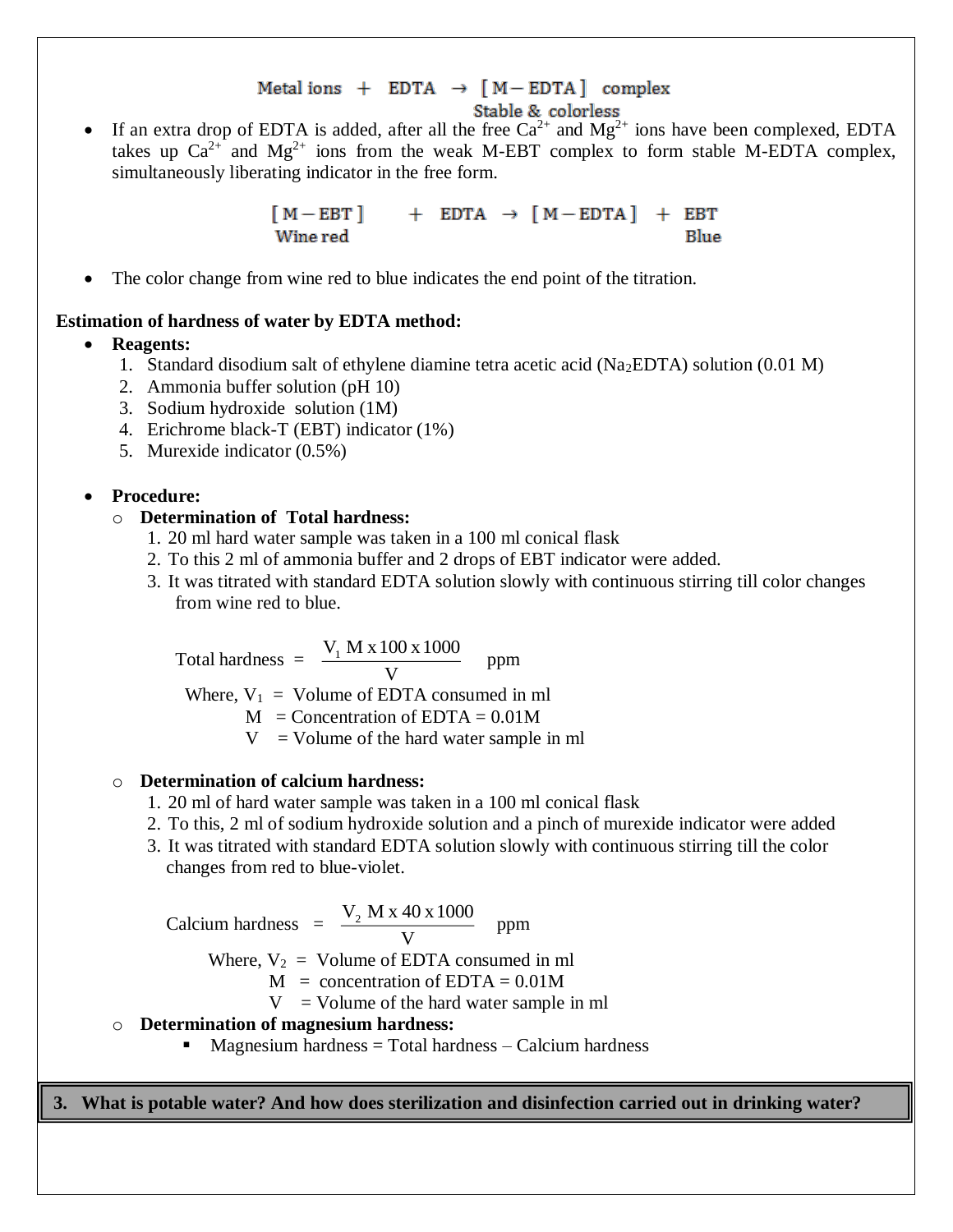# **Potable water:**

- Clean and safe drinking water is called potable water
- The important qualities of potable water are
	- 1. It should be clear and smell-less.
	- 2. It should have good taste
	- 3. It should be cool
	- 4. Turbidity of water should be  $< 10$  ppm
	- 5. It should be soft
	- 6. pH of water should be between 7 & 8

a. Removal of suspended impurities

- 7. It should not have poisonous gases like  $H_2S$  and poisonous metals like mercury (Hg), arsenic (As), lead (Pb) etc.
- 8. The total dissolved solids (TDS) should be  $<$  500 ppm
- 9. It should not have illness spreading micro organisms like bacteria, virus, fungus etc.

| Treatment                       | Done by                                                  | Purpose                                                          |  |  |  |  |
|---------------------------------|----------------------------------------------------------|------------------------------------------------------------------|--|--|--|--|
| Screening                       | Screening shutters with variable<br>sized holes          | Removes floating material like wood<br>plastic, papers           |  |  |  |  |
| Aeration                        | Mechanical aerator                                       | Removes Oxygen, Carbon-dioxide,<br>toxic gases, Fe, Mn salts     |  |  |  |  |
| Sedimentation                   | Allowing the water to stand for $2 -$<br>6 hrs in a tank | Removes 75% of suspended<br>impurities                           |  |  |  |  |
| Coagulation                     | Adding alum,<br>Al2(SO4)3<br>Al $(OH)3$                  | Removes 100% suspended and<br>colloidal impurities, clay, silica |  |  |  |  |
| Filtration                      | Filter bed                                               | Removes bacteria, colour, odour,<br>small dust particles         |  |  |  |  |
| Sterilization /<br>Disinfection | Boiling, ozone, chlorine, UV<br>radiation                | Destroys bacteria                                                |  |  |  |  |

# **Sterilization and disinfection:**

- These are used to kill illness spreading microorganisms present in drinking water
- **Sterilization:**
	- $\circ$  In this, water is boiled at 110-115<sup>0</sup>C for 15 minutes to kill all microorganisms
	- o The water gotten from this is very safe.
	- o **Disadvantages of sterilization:**
		- 1. This can kill the present microorganisms in water at the time of boiling only
		- 2. It is very costly
		- 3. It can be used in some cases only when illness is spreading very fast
		- 4. It cannot be used in municipal drinking water cleaning.
- **Disinfection:**
	- o In this some chemicals are added to water for killing all microorganisms
	- o These chemicals are called disinfectants
	- o The commonly used disinfectants are
		- 1. Bleaching powder

3. Chloramine (ClNH2)

2. Chlorine

4. Ozone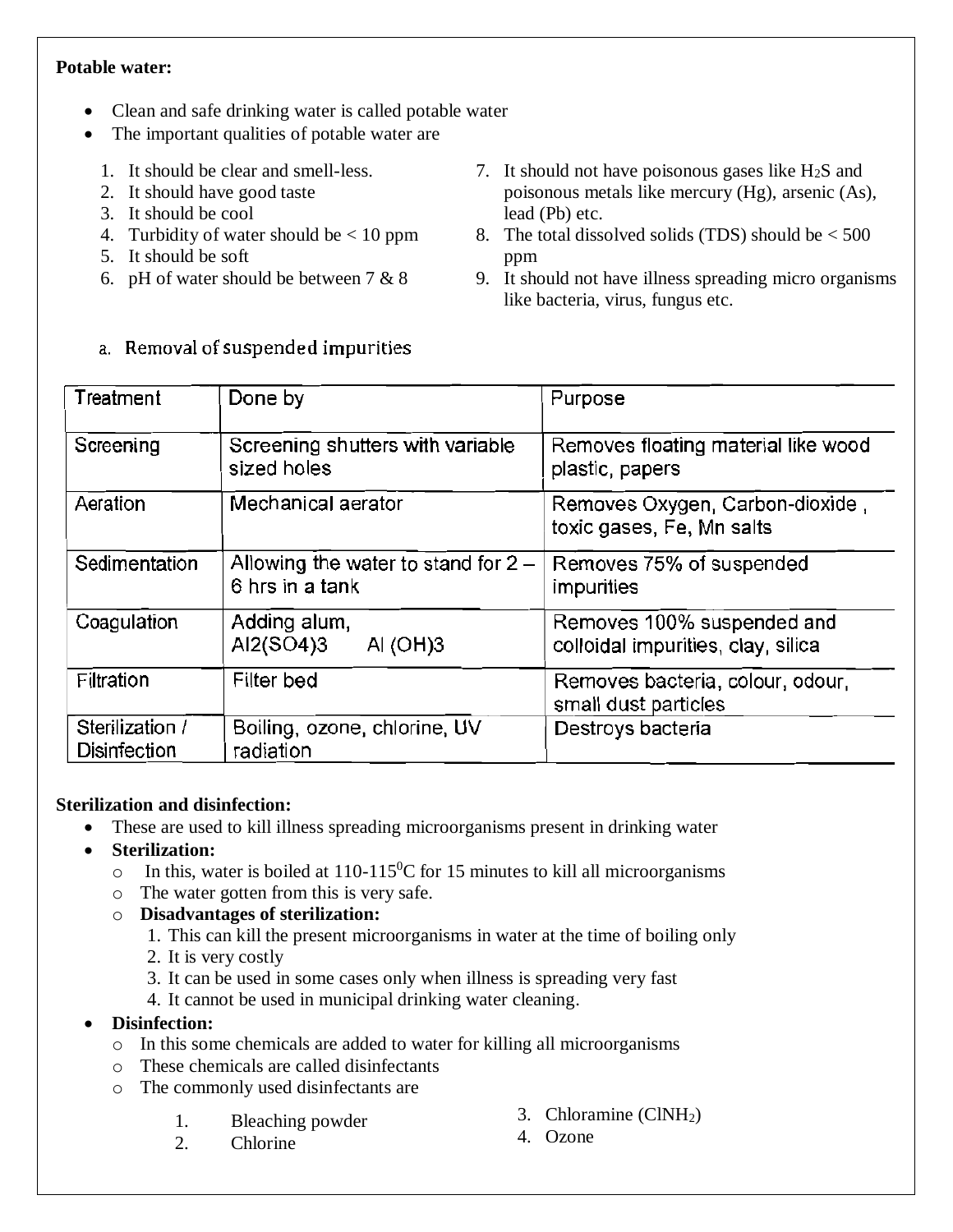#### o **Chlorination:**

- $\blacksquare$  This can be done by adding calculated amount of bleaching powder (CaOCl<sub>2</sub>) or by passing chlorine  $(Cl<sub>2</sub>)$  gas directly into water.
- Bleaching powder releases  $Cl_2$  gas into water. The  $Cl_2$  reacts with water to form hypochlorous acid

$$
CaOCl2 + H2O \longrightarrow Ca(OH)2 + Cl2
$$

 $Cl<sub>2</sub>$  + H<sub>2</sub>O  $\rightarrow$  HCl + HOCl

Microorganisms (Germs) + HOCl  $\rightarrow$  Germs are killed

- About 1 kg of bleaching powder per 1000 KL of water is used.
- **Disadvantages of bleaching powder**:
	- 1. It adds calcium into water and it is not stable
	- 2. Excess of it gives bad taste to water

#### **Advantages of Chlorine:**

- 1. It is good disinfectant and not costly
- 2. It is stable and it can be used at both low and high temperatures
- 3. It does not add salt into water

# **Disadvantages of Chlorine:**

- 1. Excess of it gives bad taste and smell
- 2. The quantity of free  $Cl_2$  in drinking water should be less than 0.2 ppm

#### o **Breakpoint Chlorination:**



#### **Between Points 1&2:**

All the chlorine reacts with reducing compounds like  $H_2S$  & organic matter present in water until they are destroyed, there is no chlorine residual.

■ Between Points 2&3:

Chorine reacts with amino acids, urea and ammonia which come from proteins or from urine, which is naturally found in pool water.

The products of these reactions are called chloramines and there are 3 types of chloramines.

| 1. Monochloramines | $NH_3$ + HOCl $\rightarrow$ NH <sub>2</sub> Cl + H <sub>2</sub> O |  |  |  |
|--------------------|-------------------------------------------------------------------|--|--|--|
|                    |                                                                   |  |  |  |

- $2.$ Dichloramines  $NH<sub>2</sub>Cl$  + HOCl  $\rightarrow$  NHCl<sub>2</sub> + H<sub>2</sub>O
- Trichloramines  $NH_2Cl$  + HOCl  $\rightarrow$  NCl<sub>2</sub> + H<sub>2</sub>O 3.

# **Between Points 3&4:**

Most of the chloramines are themselves got destroyed until there is nothing left to react and chlorine residual decreases.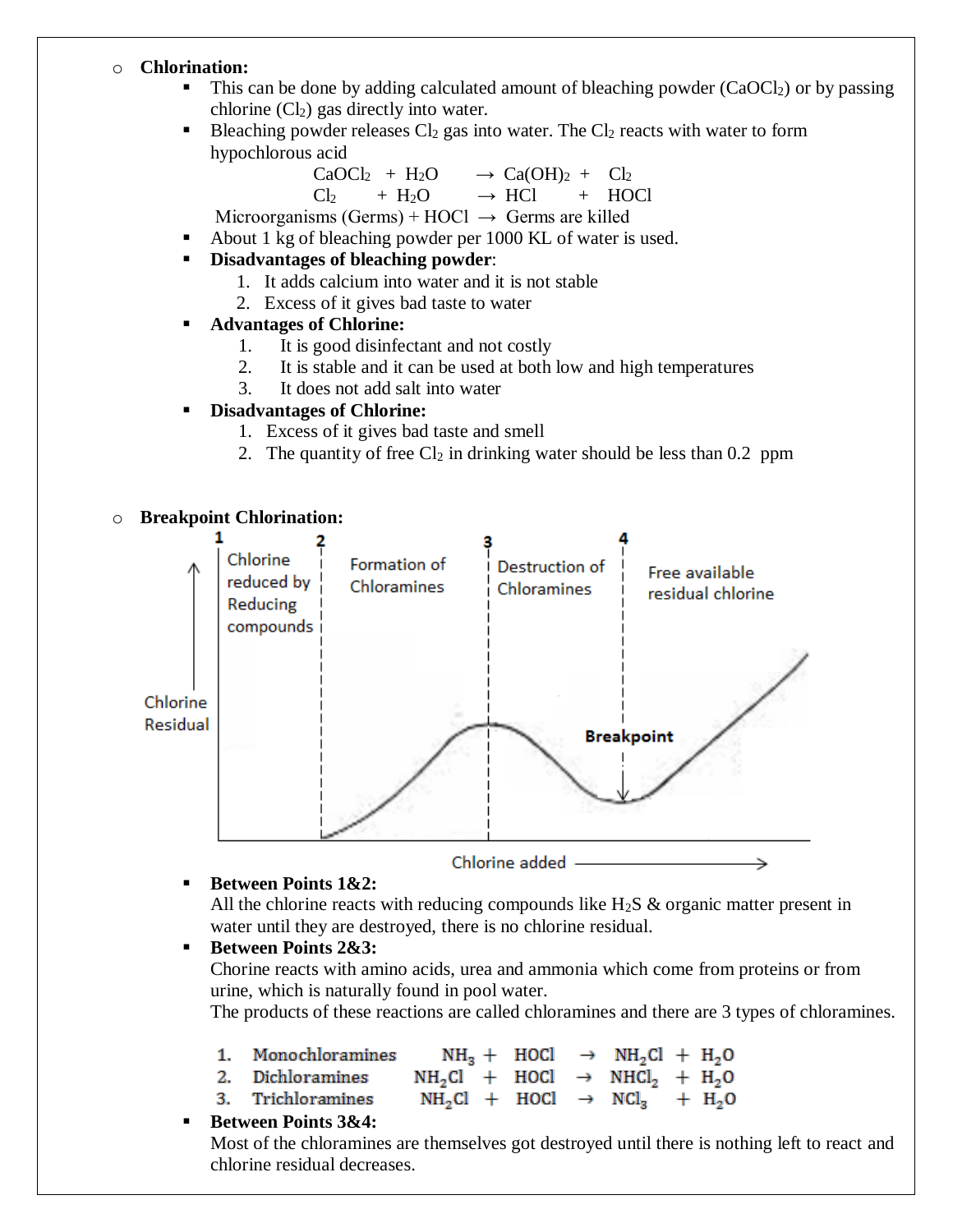# **After point 4:**

The water reaches **Breakpoint**; Shown at point 4 in the above diagram, and at this point Chlorine begins to appear as "Free available Chlorine".

# **Definition of Breakpoint:**

The Breakpoint is the point at which the chlorine demand has been totally satisfied. ie., the chlorine has reacted with all reducing agents, organic compounds and ammonia in the water.

# o **Disinfection by chloramines:**

- When chlorine and ammonia are mixed in 2:1 ratio by volume, chloramine is formed  $Cl<sub>2</sub> + NH<sub>3</sub> \rightarrow ClNH<sub>2</sub> + HCl$
- Chloramine is good disinfectant than chlorine  $CINH<sub>2</sub>$  + H<sub>2</sub>O  $\rightarrow$  HOCl + NH<sub>3</sub>

# o **Ozonization:**

- This can be done by passing ozone  $(O_3)$  gas into water and  $O_3$  is a good disinfectant
- $\bullet$  O<sub>3</sub> is formed by "silent electric discharge" in O<sub>2</sub> gas

 $3 \text{ O}_2$  Silent electric discharge  $2 \text{ O}_3$ 

- $\bullet$  O<sub>3</sub> is highly unstable and release nascent oxygen [O]  $O_3 \rightarrow O_2 + [O]$
- This [O] kills all the microorganisms by oxidation Bacteria +  $[0] \rightarrow$  oxidized bacteria
- **Advantages of Ozonization**:
	- 1. Disinfection by ozone is costly than chlorine, but it removes color, smell and taste without adding any salt to water.
	- 2.  $Q_3$  can be used in excess. Since it is unstable.

# **Disadvantages**:

1. This method is very costly

# **4. What is softening of water? Describe the lime soda process.**

# **Soft water**:

- Soft water only forms a white mass of bubbles (lather) easily with soap
- Soft water should be used in industries
- Softening of water it the removal of hardness causing salts from water
- The following methods used for softening of water in industry
	- 1. Zeolite process
	- 2. Ion-exchange process

# **Lime-Soda process:**

74

Ξ

L

- In this, the soluble calcium and magnesium in water are changed into insoluble salts like Calcium carbonate (CaCO<sub>3</sub>) and Magnesium hydroxide  $[Mg(OH)_2]$  by adding calculated amounts of lime  $[Ca(OH)<sub>2</sub>]$  and Soda (Na<sub>2</sub>CO<sub>3</sub>).
- CaCO<sub>3</sub> and Mg(OH)<sub>2</sub> so precipitated are filtered off.
- Lime and soda needed for softening are calculated as follows
	- $\therefore$  Lime requirement for softening V liters of hard water

Temp. Ca <sup>+</sup> (2 x Temp. Mg ) perm. Mg Fe Al CO 2 2 2 2 2 3 

$$
\frac{17}{100} + H^+ (HCl or H_2SO_4) + HCO_3 - NaAlO_2
$$
 All in terms of CaCO<sub>3</sub> equivalent x V

I J

⅂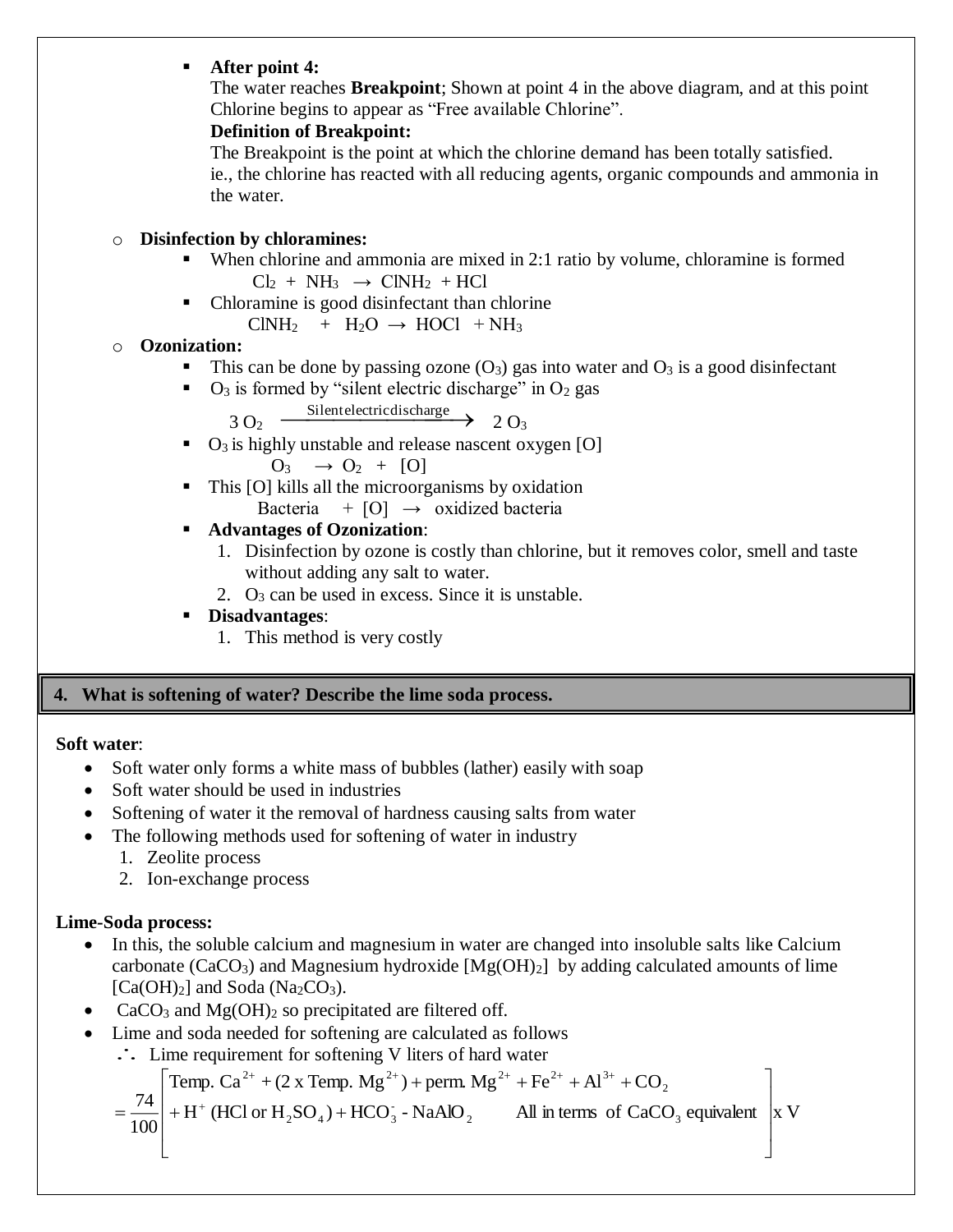.. Soda requirement for softening V liters of hard water

$$
\int \text{Perm.} (Ca^{2+} + Mg^{2+}) + Fe^{2+} + Al^{3+} + H^{+} (HCl \text{ or } H_2SO_4) - HCO_3^{-}
$$

- All in terms of  $CaCO<sub>3</sub>$  equivalent  $\begin{bmatrix} x & V \end{bmatrix}$ 100 106  $\mathbf{r}$ L L  $=$
- $\rfloor$ Where, Molecular weight of  $Ca(OH)_2 = 74$ Molecular weight of  $Na_2CO_3 = 106$ Molecular weight of  $CaCO<sub>3</sub> = 100$  $Fe^{2+}$ ,  $Al^{3+}$  comes from coagulants FeSO<sub>4</sub>,  $Al_2(SO_4)$ <sub>3</sub> and NaAlO<sub>2</sub> (sodium alumiate)

⅂

- There are two types of lime-soda process
	- 1. Cold lime-soda process
	- 2. Hot lime-soda process

# **Cold lime-soda process:**

- $\circ$  In this, calculated quantity of lime and soda are mixed with water at room temperature
- $\circ$  A small amount of coagulants are added to bring down non filterable precipitate of CaCO<sub>3</sub> and  $Mg(OH)_2$  along with the sticky precipitate of  $Al(OH)_3$ .

 $NaAlO<sub>2</sub> + 2H<sub>2</sub>O \rightarrow NaOH + Al(OH)<sub>3</sub>$ 

- o In this process, the hard water can be softened till 50-60 ppm
- o Raw water, soda, lime and coagulant are put in from the top into inner circular vessel as shown in the diagram.
- o The water mixture is mixed very fast with stirrer.
- o The solid precipitate comes down at bottom of the vessel as water is softened.
- o The soft water moves up to the top of the outer vessel through filter then outside as shown in the diagram
- o The precipitate is taken out some times only and this is a continuous process.



# **Hot lime-soda process**:

- o In this method, raw water, soda and lime are put in from the top into reaction tank.
- $\circ$  The water mixture is heated to the temperature of 80-150<sup>o</sup>C with steam
- o The solid precipitate comes down at the bottom of the tank as the water is softened.
- $\circ$  The soft water moves up to the top of the tank and it is passed through a sand filter to remove precipitate particles completely.
- o In this process the hard water can be softened till 15-30 ppm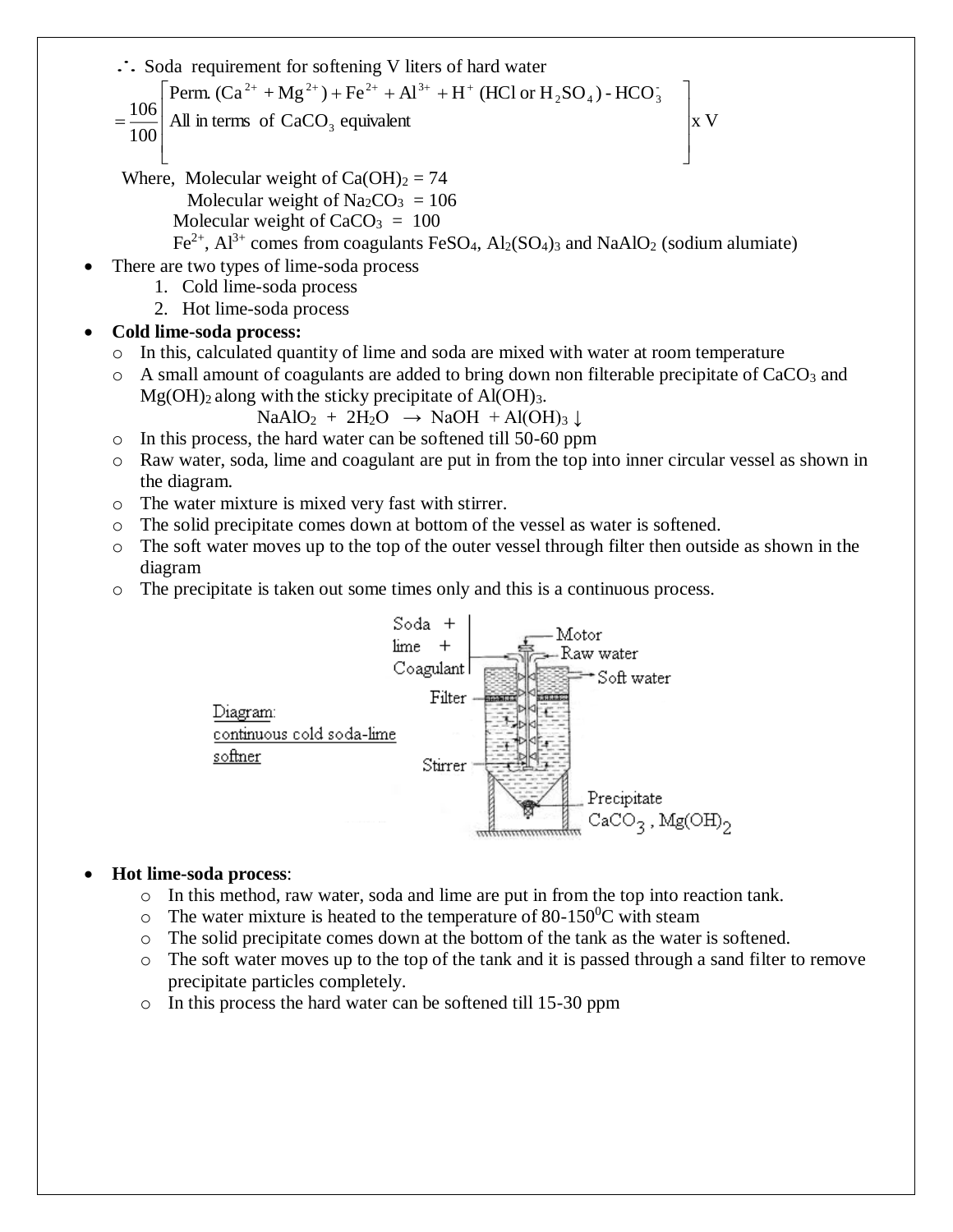

- 1. It is not costly and this process increases the pH of water.
- 2. Amount of minerals, Iron and manganese are decreased.
- 3. Illness spreading microorganisms also decreased.
- o **Disadvantages**:
	- 1. Skilled people must be needed
	- 2. Pollution problem with solid precipitate
	- 3. This can remove hardness only up to 15 ppm, so this water should not be used in boilers

#### **5. How does hard water softened with Zeolite or Permutit process**

#### **Zeolite or Permutit process:**

- In this process, hardness causing salts are removed by using natural or artificial Zeolite.
- Zeolite is also called as permutit and chemical structure of zeolite is  $Na<sub>2</sub>Al<sub>2</sub>Si<sub>2</sub>O<sub>8</sub>$ .xH<sub>2</sub>O
	- Zeolite can exchange its sodium ions with hardness causing ions.
- **Process**:
	- o Zeolite is placed in a cylinder as shown in the diagram
	- o Hard water is put in from the top into the cylinder and it is allowed to pass through the Zeolite
	- $\circ$  Sodium present in the Zeolite is replaced by Ca<sup>2+</sup> and Mg<sup>2+</sup> ions present in hard water as CaZe and MgZe.
	- o The different reactions taking place are
		- $\text{Na}_2\text{Ze} + \text{Ca}(\text{HCO}_3)_2 \rightarrow \text{Ca}_2\text{Ze} + 2 \text{Na}(\text{HCO}_3)$
		- $\text{Na}_2\text{Ze} + \text{Mg}(\text{HCO}_3)_2 \rightarrow \text{MgZe} + 2 \text{NaHCO}_3$
		- $\text{Na}_2\text{Ze} + \text{CaCl}_2 \text{ (or CaSO)} \rightarrow \text{CaZe} + 2 \text{NaCl (or Na}_2\text{SO}_4)$
		- $\text{Na}_2\text{Ze} + \text{MgCl}_2 \text{ (or MgSO}_4) \rightarrow \text{MgZe} + 2 \text{NaCl} \text{ (or Na}_2\text{SO}_4)$
	- o **Regeneration**:
		- After some time, Na<sub>2</sub>Ze is completely changed into CaZe or MgZe.
		- This can be gotten back by passing 10% NaCl solution.
			- CaZe (or MgZe) + 2 NaCl  $\rightarrow$  Na<sub>2</sub>Ze + CaCl<sub>2</sub> (or MgCl<sub>2</sub>) Wash Wash

- The washing is thrown away and the regenerated zeolite is used again**.**
- **Advantages**:
	- 1. It removes the hardness till 10 ppm and It needs less time for softening
	- 2. No pollution problem as there is no precipitate formation and It needs less skilled people
- **Disadvantages**:
	- 1. Turbid water cannot be used and the water having more  $Mn^{2+}$  and  $Fe^{2+}$  cannot be used.
	- 2. The water having mineral acids must be neutralized.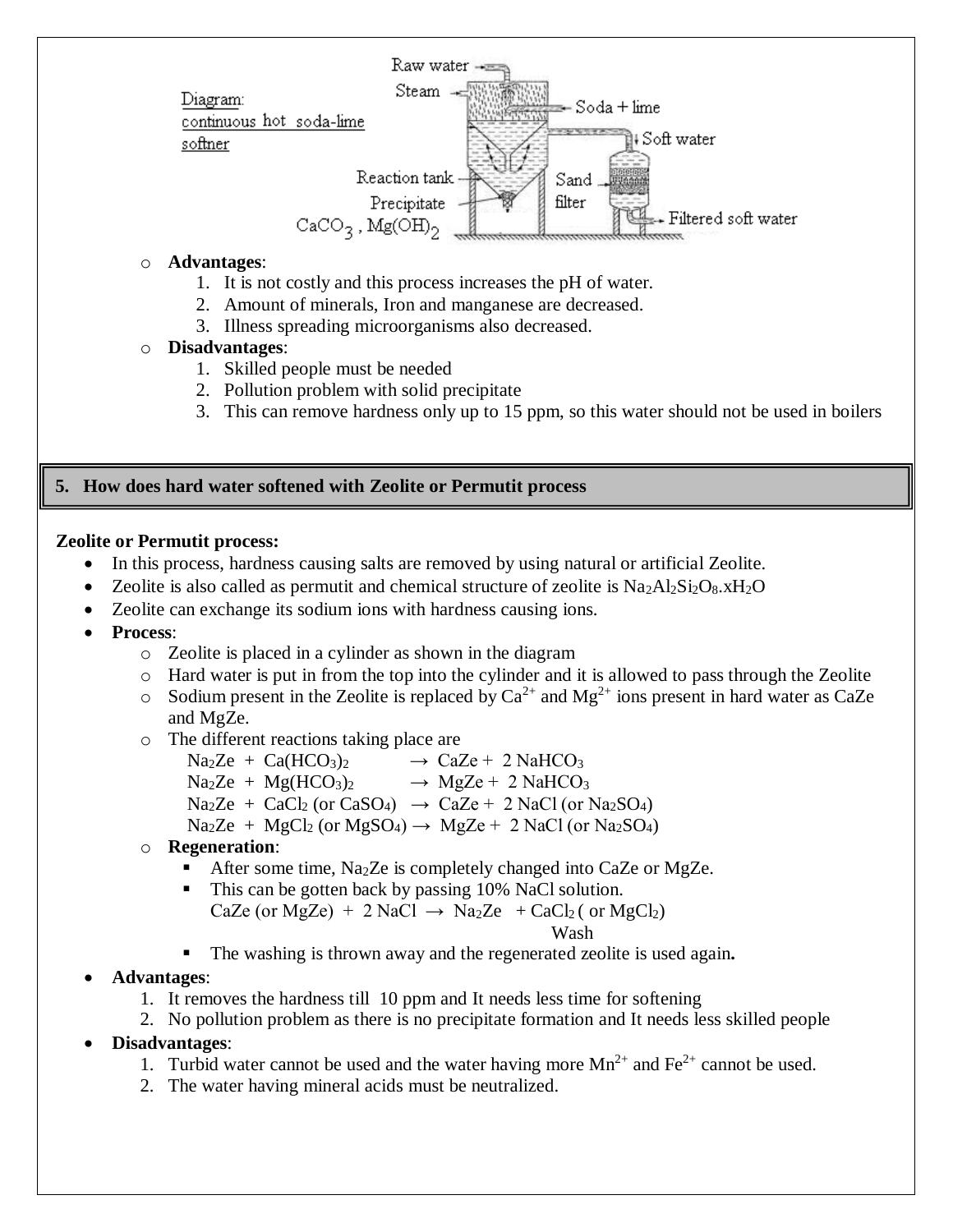

o **Process**: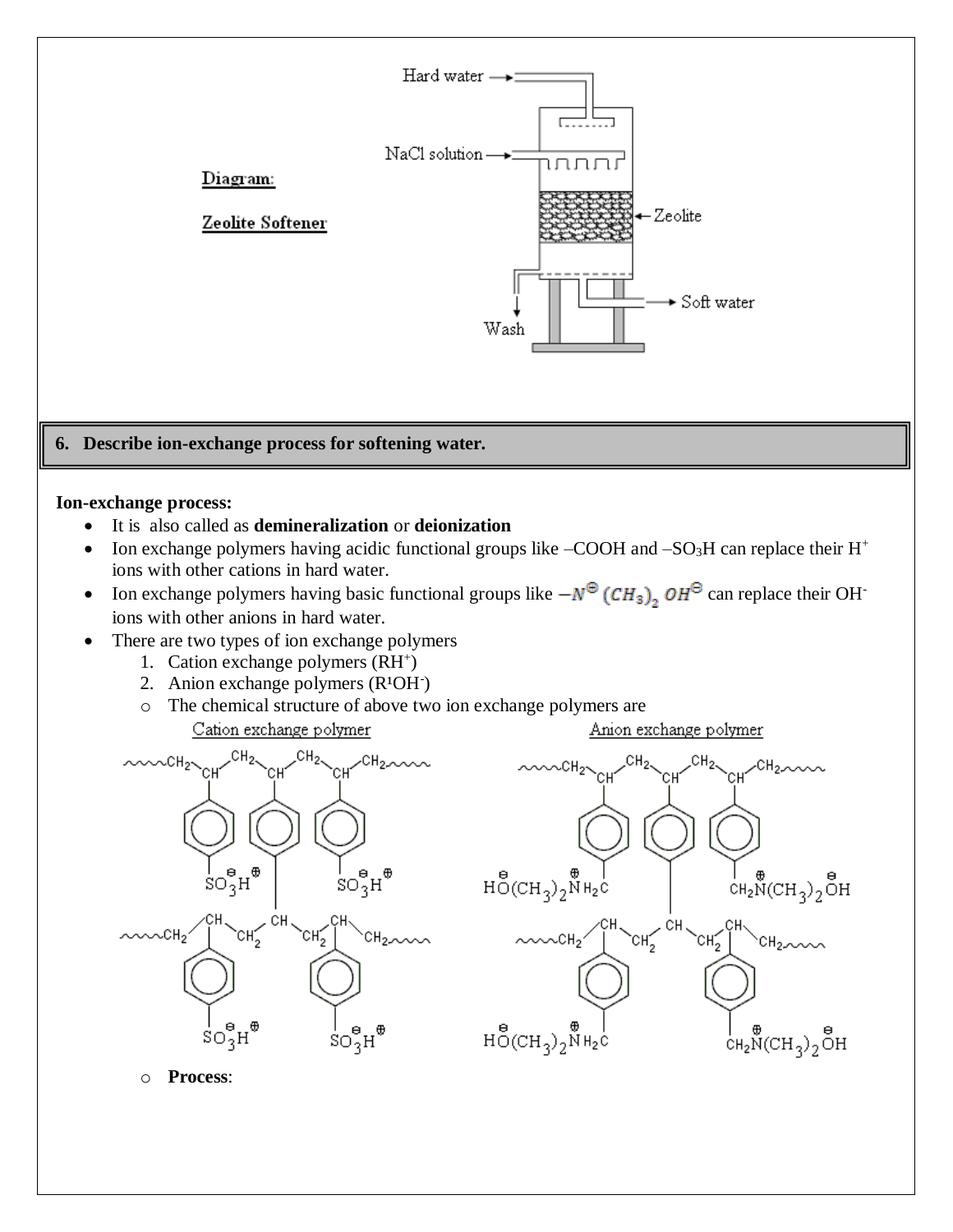

 $\circ$  The hard water is first passed through Cation exchanger to remove the hardness causing Ca<sup>2+</sup> and  $Mg^{2+}$  ions.

$$
2 \, RH^+ + \, Ca^{2+} \, (or \, Mg^{2+}) \, \rightarrow \, R_2 Ca^{2+} \, (or \, R_2 Mg^{2+}) \, + 2 \, H^+
$$

- $\circ$  The water coming out has H<sup>+</sup>, Cl<sup>-</sup>, SO<sup>2</sup><sup>-</sup>  $^{2-}_{4}$  and HCO<sub>3</sub> ions.
- o The water is then passed through anion exchanger to remove hardness causing anions Cl- ,  $\mathrm{SO}_4^{\text{2--}}$  $^{2-}_{4}$  and HCO  $^{-}_{3}$  ions.

 $R^{1}OH^{-} + Cl^{-}$  ( or  $HCO_{3}^{-}$  )  $\rightarrow$   $R^{1}Cl$  (or  $R^{1}HCO_{3}$ )  $+OH^{-}$ 

$$
2 \text{ } R^1 \text{OH}^+ + \text{SO}_4^{2-} \longrightarrow R_2^1 \text{SO}_4 + 2 \text{ } \text{OH}^+
$$

- $\circ$  The H<sup>+</sup> ions formed in the cation exchanger reacts with OH<sup>-</sup> ions formed in anion exchanger.  $H^+ + OH^ \rightarrow$  H<sub>2</sub>O
- o **Regeneration**:
	- The saturated cation exchanger is gotten back by passing dilute HCl solution.  $R_2Ca^{2+}$  (or  $R_2Mg^{2+}$ ) + 2 HCl  $\rightarrow$  2 RH<sup>+</sup> + CaCl<sub>2</sub> (or MgCl<sub>2</sub>)
	- $\blacksquare$  CaCl<sub>2</sub> and MgCl<sub>2</sub> are removed as wash
	- The saturated anion exchanger is gotten back by passing dilute NaOH solution  $R<sup>1</sup>Cl$  (or  $R<sup>1</sup>HCO<sub>3</sub>$ ) + NaOH  $\rightarrow$   $R<sup>1</sup>OH$  + NaCl (or NaHCO<sub>3</sub>)  $R_2^1SO_4$  + 2 NaOH
	- $R^1OH^- + Na_2SO_4$ NaCl,  $Na<sub>2</sub>SO<sub>4</sub>$  and NaHCO<sub>3</sub> are removed as wash
	- The washings are thrown away and the regenerated ion exchanger used again.

# o **Advantages**:

- 1. It removes the hardness till 2 ppm. Hence this water can be used in boilers.
- o **Disadvantages**:
	- 1. The equipment and chemicals needed for making ion exchange polymers are costly.
	- 2. Turbid water should not be used.

# **7. What is reverse osmosis? And explain RO desalination process with a neat sketch.**

# **Reverse osmosis:**

- When two solutions of unequal concentrations are separated by a semi-permeable membrane, flow of solvent takes place from dilute side to concentrated side. This is called **osmosis**.
- The outside pressure applied on solution to stop the osmosis, is called **osmotic pressure**.
- A pressure more than osmotic pressure is applied on the concentrated side, solvent flow takes place from concentrated side to diluted side across the membrane. This is called **Reverse osmosis** (RO).
- In RO, water is separated from salt water. This is also called as super-filtration or hyper-filtration.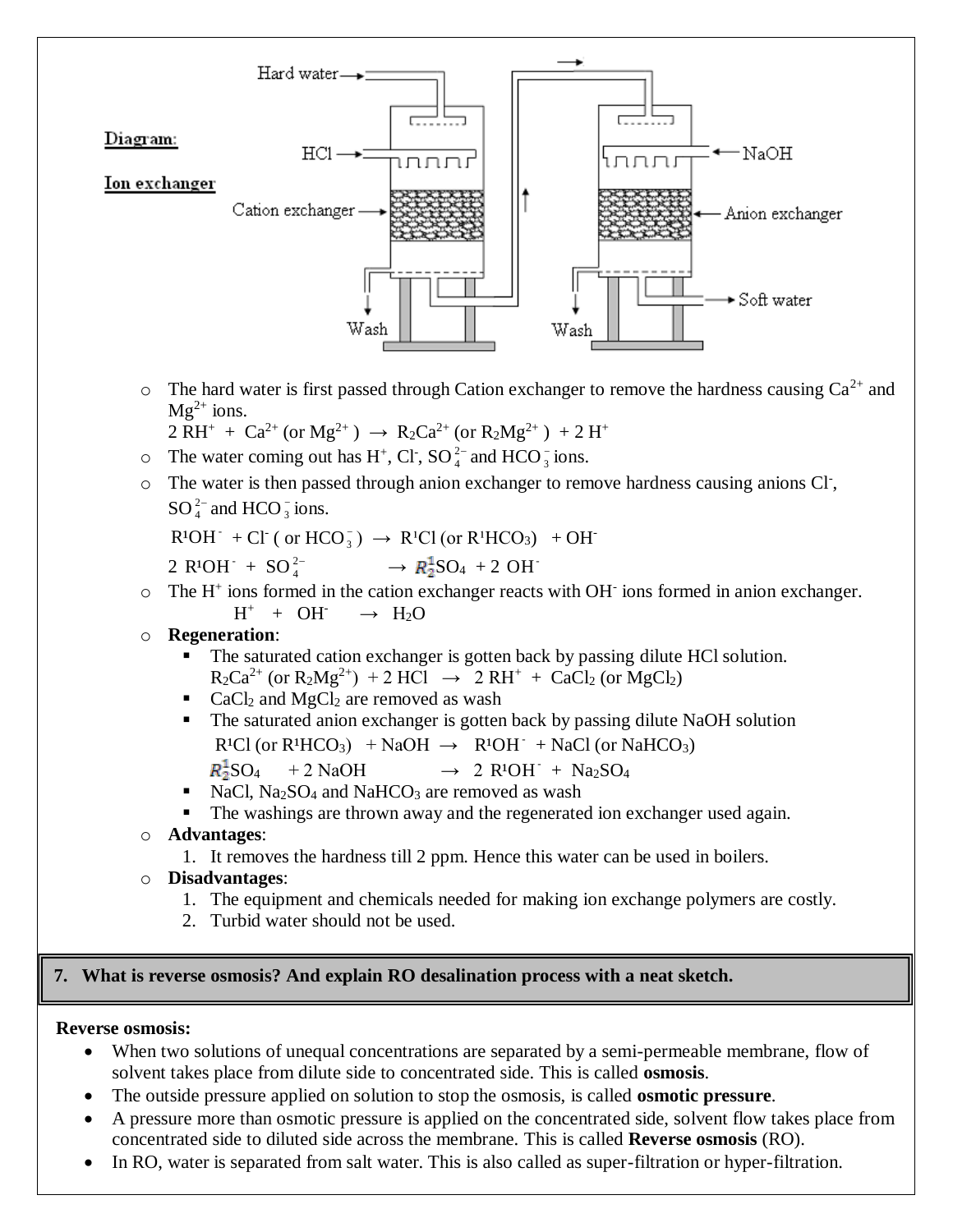• RO is used to remove salt from sea water to get drinking water, so that it is also called RO desalination process.



#### **RO desalination process**:

- $\circ$  In this, pressure of 15-40 Kg/Cm<sup>2</sup> is applied to sea water to move out pure water through semipermeable membrane.
- o The membrane is made up of very thin films of cellulose acetate fitted to a tube having holes.
- o The walls of cellulose acetate film acts as a semi-permeable membrane.
- o The fresh water is gotten from the inside of the tube.
- o **Advantages** of RO desalination:
	- 1. It removes ionic, non-ionic, colloidal and high molecular weight organic substances and colloidal silica.
	- 2. The life time of membrane is 2 years and it can be replaced in few minutes.
	- 3. Its running cost is low, very simple and more efficient.

#### o **Other uses of RO**:

- 1. It is used
	- 1. to concentrated fruit juices, milk and wine.
	- 2. to remove waste material from kidney (Dialysis)
	- 3. in the make of deionized water
	- 4. to remove minerals from boiler water in thermal power plants

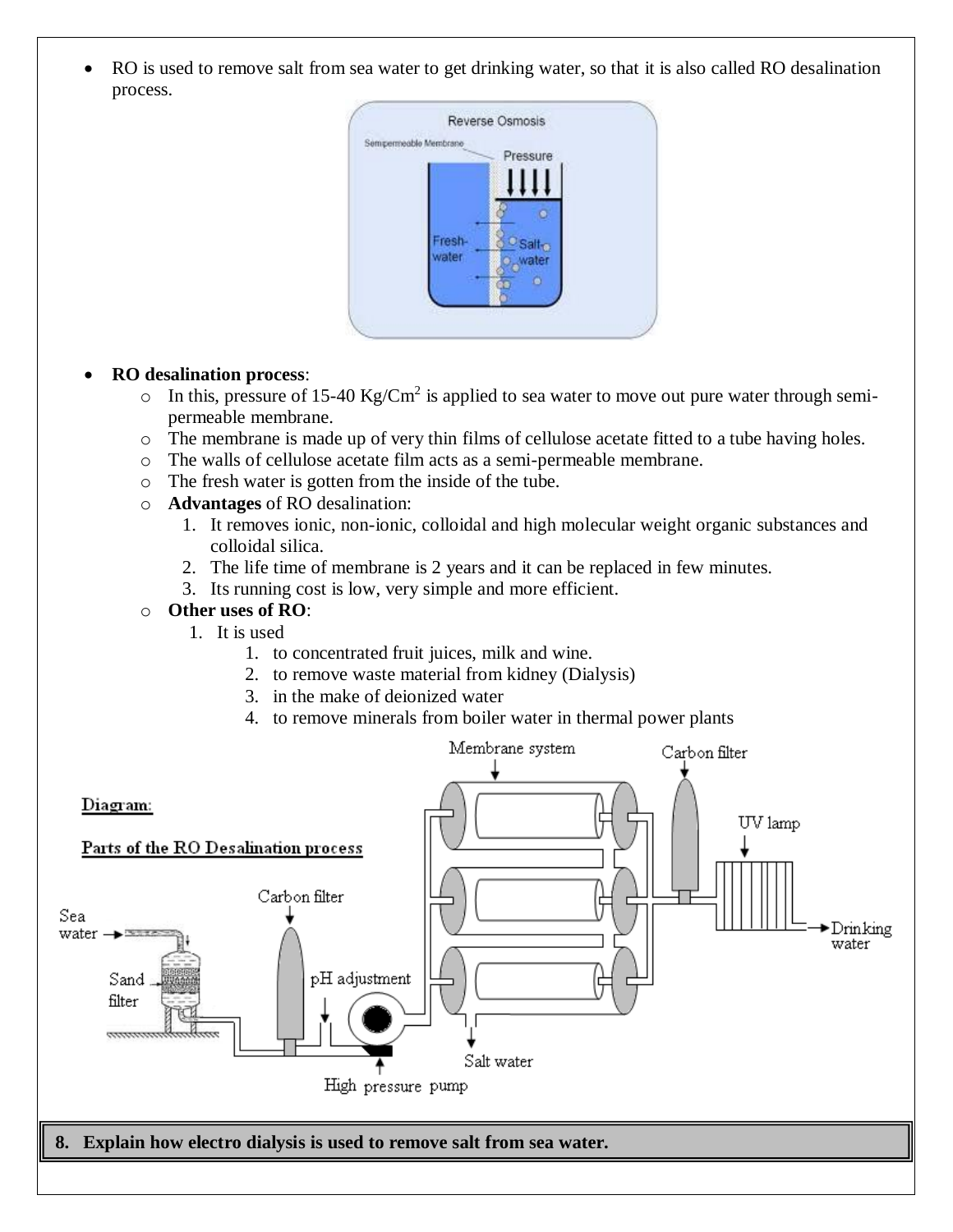#### **Electro dialysis:**

- In this method, the ions of the salts present are moved out of the salt water by passing direct electric current, using electrodes and thin plastic membrane.
- When direct electric current is passed though salt water, the  $Na<sup>+</sup>$  ions move towards cathode (-ve pole) and Cl<sup>-</sup> ions move towards anode (+ve pole) through the plastic membrane at the same time as shown in the diagram.
- The concentration of NaCl decreases in central part and it increases in two side parts at the same time.
- Pure water and salt water are removed from the central part and the two side parts.
- An ion-selective membrane is used for good separation. There are two types of ion-selective membranes
	- 1. Cation selective membrane
	- 2. Anion selective membrane



# **Electro dialysis cell**:

- o It has a large number of plastic membrane pairs.
- $\circ$  Salt water is passed under 5-6 Kg/Cm<sup>2</sup> pressure between membrane pairs.
- o Electric field is applied perpendicular to the direction of water flow.
- $\circ$  +ve ions move towards cathode and –ve ions move towards anode to decrease the concentration of salt in each membrane pair.
- o The concentration of salt in side parts is increased.
- o Thus, we get pure water and concentrated salt water as shown in diagram.

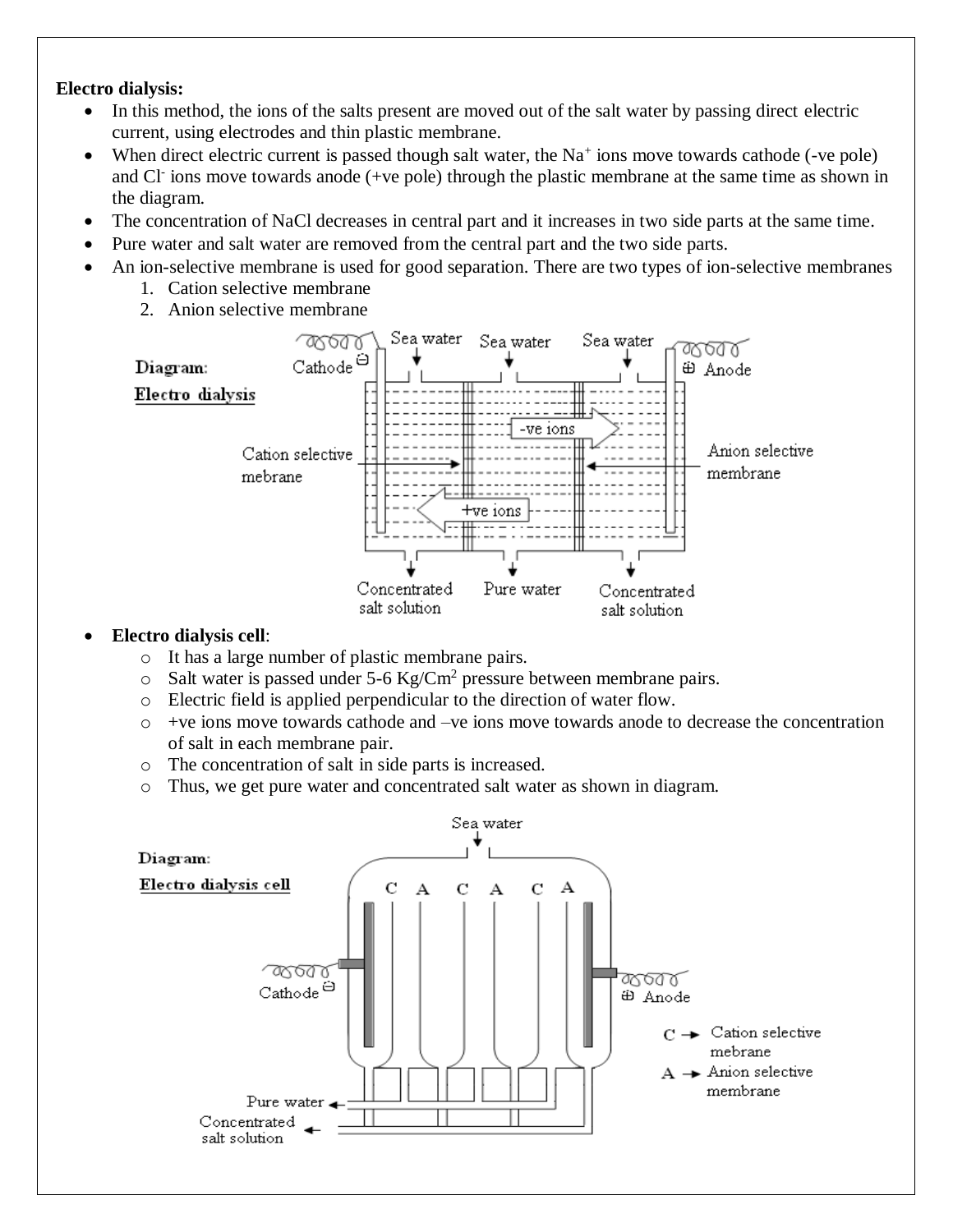# **Advantages** of electro dialysis:

- 1. Electro dialysis cell is very small in size
- 2. It is not costly
- 3. It can be used, where electricity is easily available.

# **9. What is boiler feed water? Explain boiler trouble, Scale and Sludge formation.**

# **Boiler feed water:**

- Boiler is a closed vessel used to make steam by heating water.
- This steam is used to heat and dry materials in different industries and to get electricity by rotating a turbine in thermal power plants etc.
- Well softened water should be used in boilers.
	- If the hard water is used in boilers, the following problems may be created in boilers
		- 1. Scale and sludge formation
		- 2. Corrosion
		- 3. Priming and foaming
		- 4. Caustic embrittlement

# **Scale and Sludge formation:**

- In boilers, water changes into vapor continuously and the concentration of dissolved salts increases slowly.
- When their concentration reaches some point, they form solid on the inner walls of the boiler.
- If this solid moves easily in water, it is called **Sludge**.
- If this solid sticks very strongly on the inner wall of the boiler, it is called **Scale**.



# **Sludge**:

- o Sludge can be removed with wire net.
- o Sludge forms in low temperature areas and it is collected at bends.
- $\circ$  Sludge is formed by salts like MgCO<sub>3</sub>, MgCl<sub>2</sub>, CaCl<sub>2</sub>, MgSO<sub>4</sub> etc.

# o **Disadvantages of sludge formation**:

- 1. Sludge wastes some amount of heat
- 2. Sludge also sticks very strongly on the inner walls of the boiler along with scale.
- 3. Sludge may be collected at the bends of the pipe and stops the flow of water and steam.
- o Sludge formation can be stopped by
	- Using well softened water
	- Using blow-down operation i.e. by removing some part of the concentrated water many times.

# **Scale**:

- o Scale cannot be removed even with hammer.
- o Scale is the main problem of boiler.
- $\circ$  Formation of scale may be due to CaCO<sub>3</sub>, CaSO<sub>4</sub>, Mg(OH)<sub>2</sub>, CaSiO<sub>3</sub> (calcium silicate) and  $MgSiO<sub>3</sub>$  (magnesium silicate).
- o **Disadvantages of Scale formation**: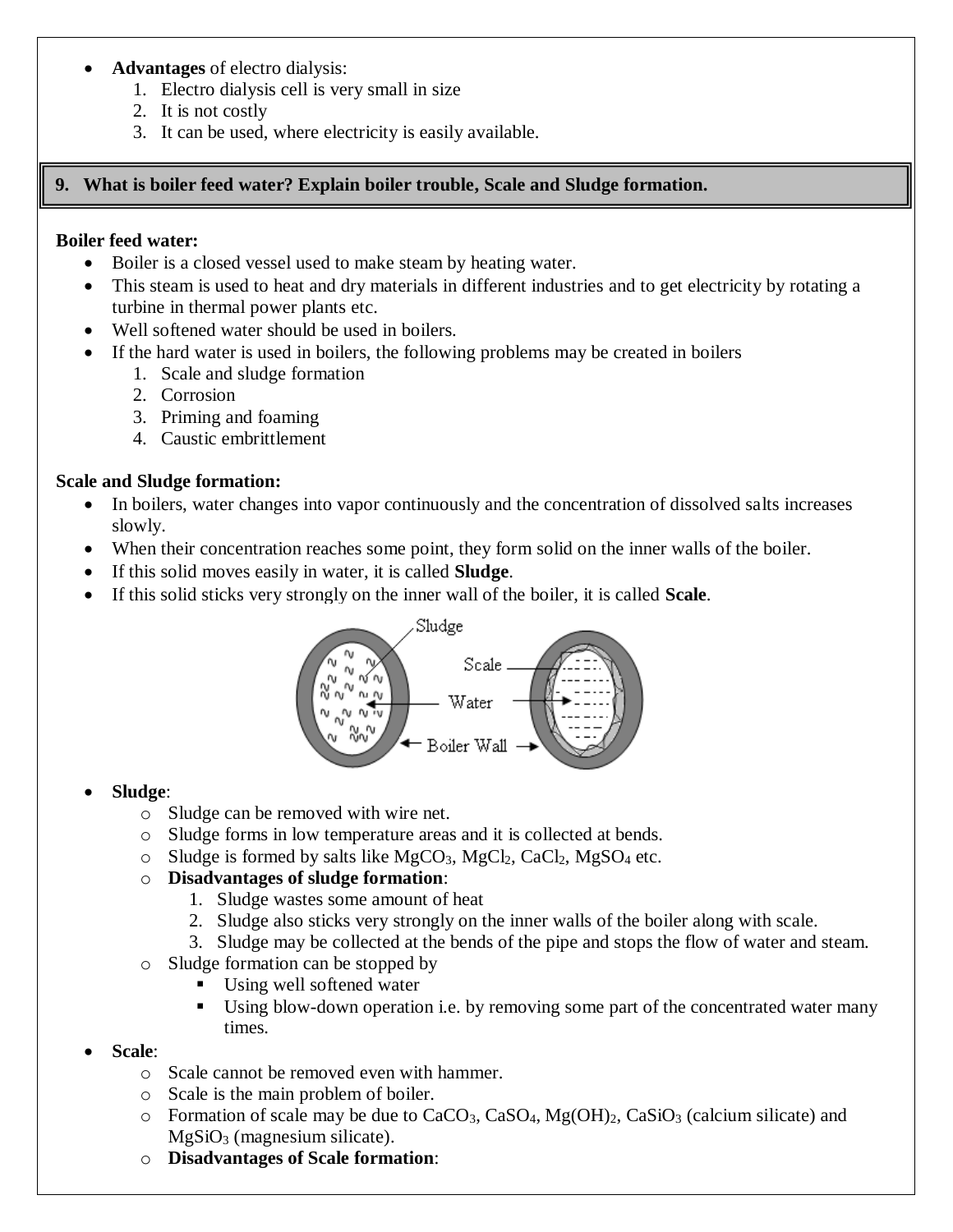- 1. Fuel will be wasted to give a constant heat to the boiler
- 2. Boiler may not be safe.
- 3. Boiler may not work correctly
- 4. When thick scales break, boiler may burst due to high pressure.
- o Scales can be removed by
	- Adding  $5-10\%$  HCl for CaCO<sub>3</sub> scales
	- Adding EDTA for CaSO<sub>4</sub> scales
- o Scales formation can be stopped by
	- Using well softened water.
	- Removing some part of the concentrated water.

| 10. Explain the following boiler troubles: | 1) caustic embrittlement | 2) boiler corrosion |
|--------------------------------------------|--------------------------|---------------------|
| 3) Priming and foaming.                    |                          |                     |

# **Caustic embrittlement:**

- Caustic is a strong base like NaOH that makes the inner surface of the boiler very hard and easily broken to damage boiler.
- Caustic embrittlement is a type of chemical damage of boiler.
- It is due to the usage of highly basic water in the boiler.
- This is noticed in high pressure boilers, when softened water having small amount of  $Na_2CO_3$  is used.
- In high pressure boilers,  $Na<sub>2</sub>CO<sub>3</sub>$  reacts with water to form NaOH and CO<sub>2</sub>.

$$
Na_2CO_3 + H_2O \qquad \rightarrow \quad 2\ NaOH + CO_2
$$

- The water having NaOH move into very small holes (cracks) present in the inner surface of boiler, bends, joints etc.
- Here water vaporizes and concentration of NaOH increases slowly.
- This NaOH dissolve iron of the boiler to form sodium ferrate and it damages boiler and stops it from working correctly.
- Caustic embrittlement can be stopped by
	- $\circ$  Using sodium phosphate as softening agent in place of Na<sub>2</sub>CO<sub>3</sub>.
	- o Adding tannin or lignin to boiler water and it fills the small holes (cracks) of inner surface of the boiler, bends, joints etc.
	- $\circ$  Adding Na<sub>2</sub>SO<sub>4</sub> to boiler water and it also fills the small holes (cracks) of inner surface of the boiler, bends, joints etc.

o The following ratio of  $|Na, SO_4|$ *NaOH*  $\left[\frac{Na_2SO_4}\right]$  at different pressures can be added.

1:1 ratio at 10 atm pressure

2:1 ratio at 20 atm pressure

3:1 ratio at >20 atm pressure

# **Boiler corrosion**:

- It is the destruction of boiler material by chemical action over a period of time.
- The reasons for boiler corrosion are
	- o Dissolved oxygen (DO)
	- $\circ$  Dissolved CO<sub>2</sub>
	- o Acids from dissolved salts
- **Dissolved oxygen (DO)**: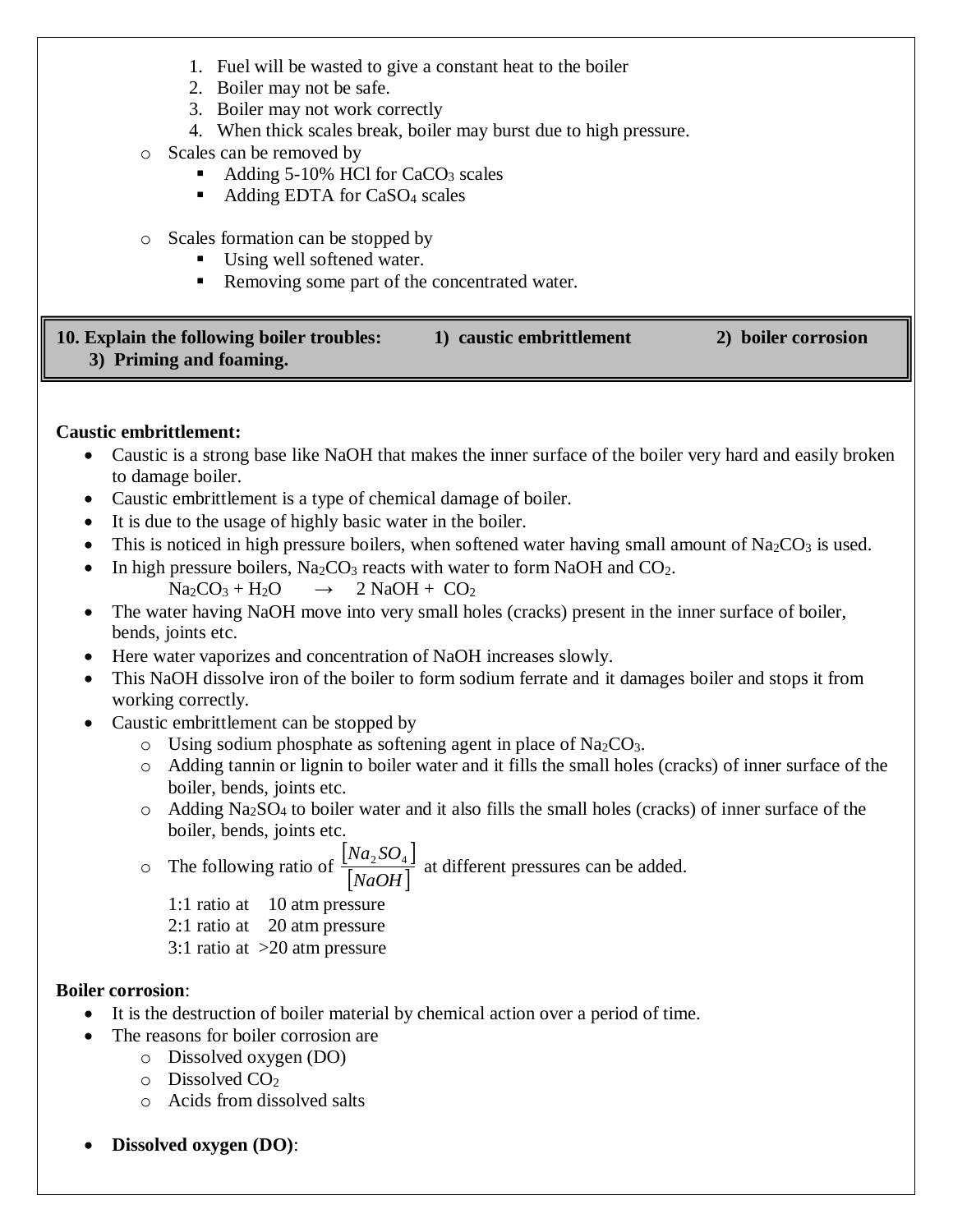- o DO present in water reacts with boiler material as shown to form Rust.  $2 \text{Fe} + 2\text{H}_2\text{O} + \text{O}_2 \rightarrow 2 \text{Fe(OH)}_2 \downarrow$ 4 Fe(OH)<sub>2</sub>  $\downarrow$  + O<sub>2</sub>  $\rightarrow$  2 [Fe<sub>2</sub>O<sub>3</sub>.2H<sub>2</sub>O]  $\downarrow$ 
	- Rust

#### o **DO can be removed by**:

**1.** Adding calculated quantity of sodium sulphite or hydrazine or sodium sulphide

 $2 \text{ Na}_2\text{SO}_3 + \text{O}_2 \rightarrow 2 \text{ Na}_2\text{SO}_4$  $N_2H_4$  + O<sub>2</sub>  $\rightarrow$  N<sub>2</sub> + 2 H<sub>2</sub>O  $Na<sub>2</sub>S + 2O<sub>2</sub> \rightarrow Na<sub>2</sub>SO<sub>4</sub>$ 

#### **2. Mechanical de-aeration**:

- In this, water is sprayed through a de-aeration tower
- **This tower has the following thing as shown in the diagram** 
	- 1. Plates having holes
	- 2. Heater
	- 3. Vacuum pump
- The tower is heated to high temperature under vacuum.
- The water is passed through heated plates having holes to decrease DO.



#### **Dissolved CO2**:

- $\circ$  When CO<sub>2</sub> is dissolved in water, it forms carbonic acid  $CO<sub>2</sub> + H<sub>2</sub>O \rightarrow H<sub>2</sub>CO<sub>3</sub>$
- o This carbonic acid destroys boiler material slowly.
- o CO<sup>2</sup> is also formed inside the boiler, if boiler water has bicarbonates.

$$
Mg(HCO3)2 \xrightarrow{\quad \Delta \quad} MgCO3 + H2O + CO2
$$

- o **CO<sup>2</sup> can be removed by**:
	- Adding calculated quantity of liquor ammonia (NH4OH)

$$
2 NH_4OH + CO_2 \rightarrow (NH_4)_2CO_3 + H_2O
$$

- Mechanical de-aeration along with DO
- **Acids from dissolved salts**:
	- o Water having dissolved magnesium salts can form acid on hydrolysis.

$$
MgCl_2 + 2 H_2O \rightarrow Mg(OH)_2 \downarrow + 2 HCl
$$

o This acid reacts with iron of the boiler again and again.

$$
\begin{array}{l}\n\text{Fe} & + 2 \text{ HCl} \rightarrow \text{FeCl}_2 + \text{H}_2 \uparrow \\
\text{FeCl}_2 & + \text{H}_2\text{O} \rightarrow \text{Fe(OH)}_2 \downarrow + 2 \text{ HCl}\n\end{array}
$$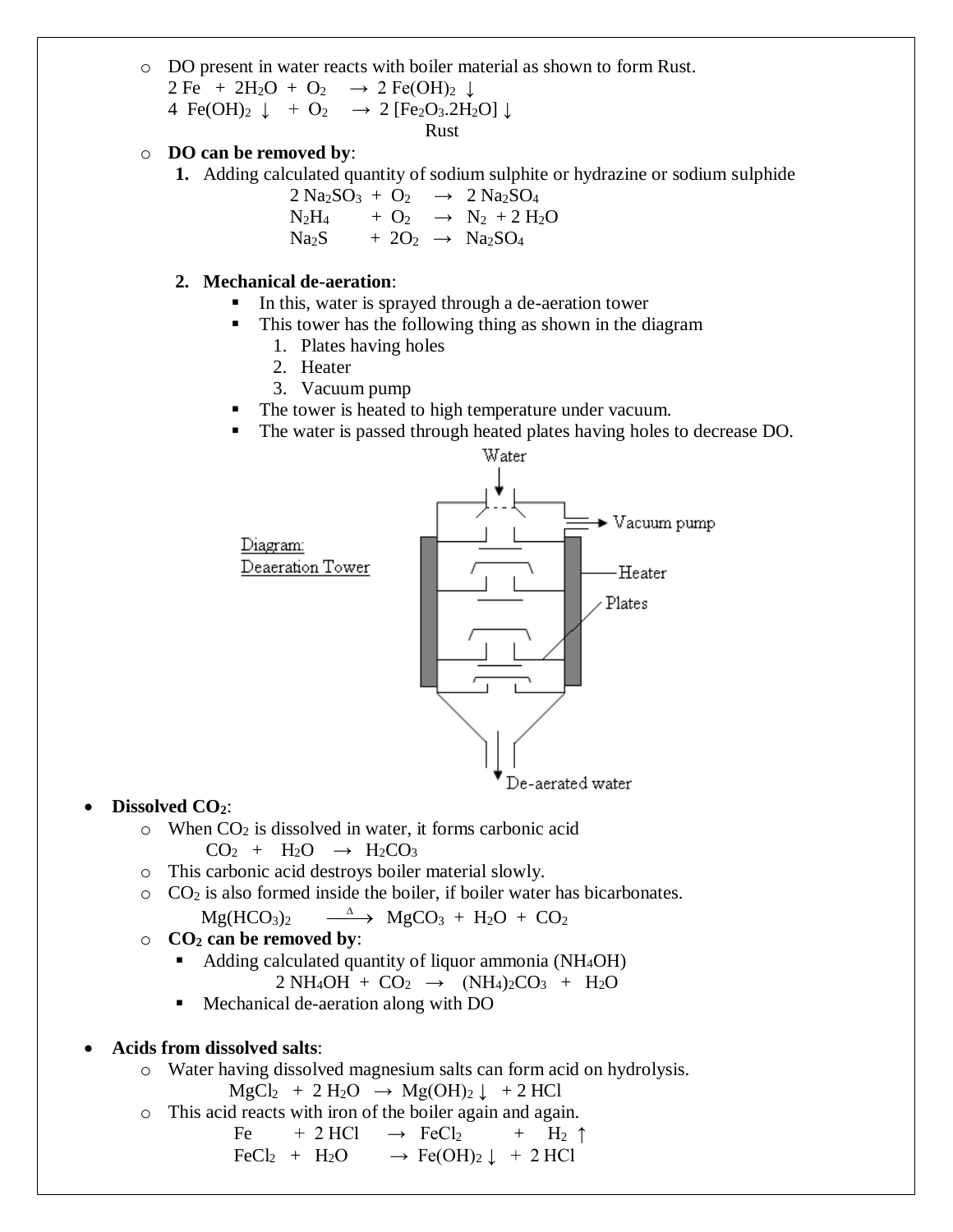- $\circ$  Hence a small amount of MgCl<sub>2</sub> can destroy the boiler material completely.
- o **Removal of MgCl2:** 
	- HCl so formed can be removed by adding alkali to the boiler water.
	- Well softened water must be used.
	- Addition of inhibitors like sodium silicate, sodium phosphate and sodium chromate.

# **Priming and foaming**:

- When boiler is forming steam very fast, steam takes some liquid water along with it. This wet steam formation is called **priming**.
- $\bullet$  Priming is due to
	- o The presence of more dissolved solids
	- o High steam speed
	- o Sudden boiling
	- o Sudden increase in steam formation rate
- **Foaming**:
	- o It the formation of foam or bubbles continuously in boilers
	- o It is due to the presence of oils and oil decreases surface tension of water.
- Priming and foaming forms at the same time.
- The following problems may come due to priming and foaming
	- o Dissolved salts are gathered on the blades of the turbine and it decreases the working of turbine.
	- o Dissolved salts are gathered on the inner parts of the machine and it decreases the life time of it.
	- o The level of boiler cannot be seen correctly.
- **Priming can be stopped by** 
	- o Using mechanical steam purifiers
	- o Avoiding sudden change in steam formation rate.
	- o Keeping low water level in boiler
	- o Using well softened water.
- **Foaming can be stopped by**
	- o Adding castor oil
	- $\circ$  Adding sodium aluminate (NaAlO<sub>2</sub>) to remove oil from boiler water.

# **11. Explain the functions of lime and Soda in removal of temporary and permanent hardness with proper reactions.**

**Chemical reactions that take place in Lime-Soda process: (or Functions of Lime and Soda)**

As lime is added to water, it will react with any carbon dioxide present as follows:

 $Ca(OH)_2 + CO_2 \rightarrow CaCO_3 \downarrow + H_2O$  ------------------- (1)

The lime will react with carbonate hardness as follows:

 $Ca(OH)_2 + Ca(HCO_3)_2 \rightarrow 2CaCO_3 \downarrow + 2H_2O$  ------------------ (2)  $Ca(OH)_2 + Mg(HCO_3)_2 \rightarrow MgCO_3 + CaCO_3 \downarrow + 2H_2O$  ----------------- **(3)**